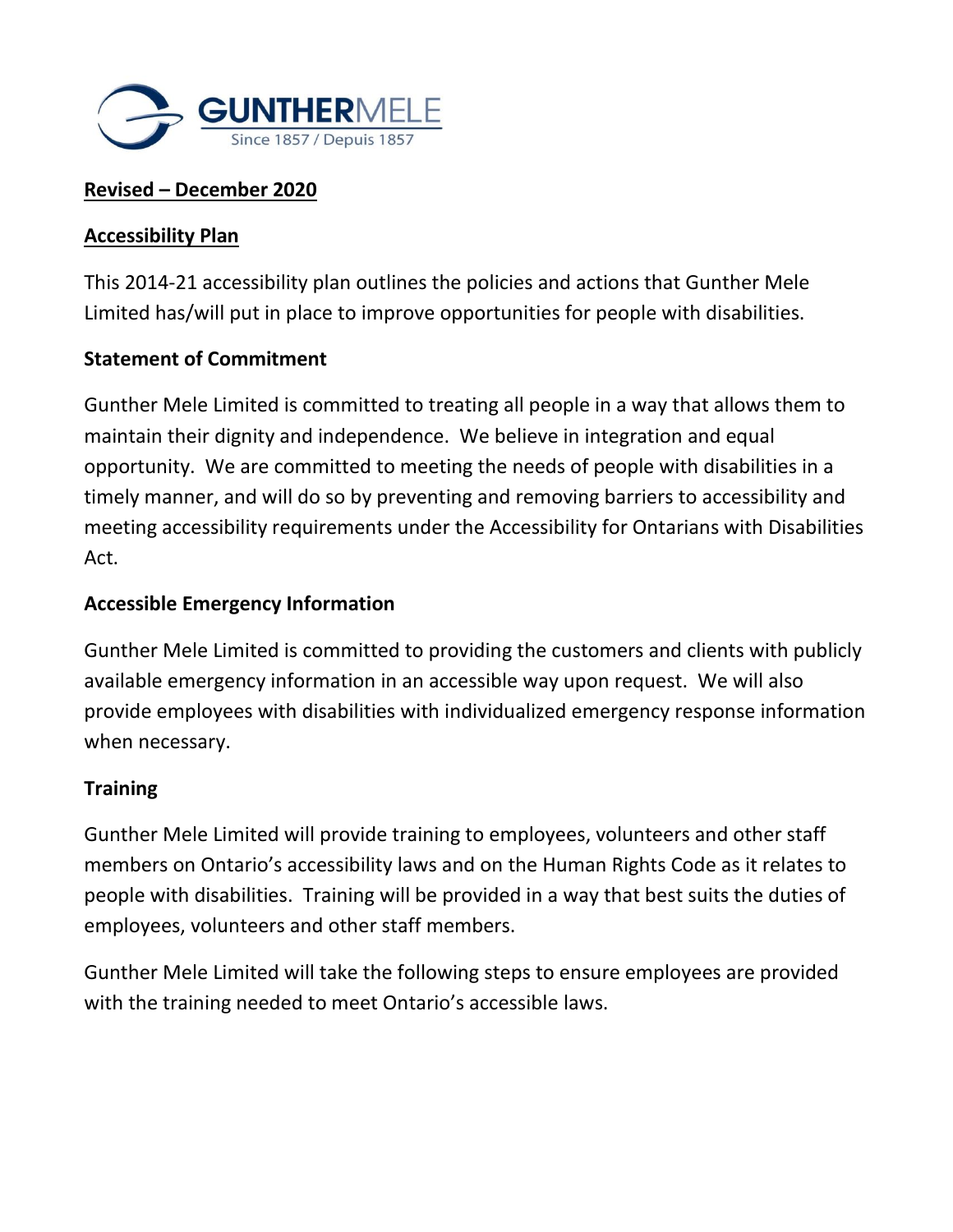

- All existing employees, whom deal directly with any customer or client, have received training and will receive refresher training by end of 2021. Training is provided through HR Downloads website.
- All new employees, whom may deal directly with any customer or client, will be trained during their orientation/on-boarding. They will be tested and must signoff on Gunther Mele Limited's Customer Service Policy. Training is provided through HR Downloads website.

# **Information and Communications**

Gunther Mele Limited is committed to meeting the communication needs of people with disabilities. We will consult with people with disabilities to determine their information and communication needs.

Gunther Mele Limited will take the following steps to make / ensure exiting feedback processes are accessible to people with disabilities upon request by January 1, 2015.

- Customer feedback forms are available on our website and can also be requested in large high contrast print and Tagged PDF.
- Our Customer Service Policy is posted in a visible space and includes information on how to obtain the feedback form.

Gunther Mele Limited will take the following steps to make sure all publicly available information is made accessible upon request by January 1, 2016.

• Any information that is provided publicly can also be requested in large high contrast print and Tagged PDF.

Gunther Mele Limited will take the following steps to make all websites and content conform to WCAG2.0, Level AA by January 1, 2021. Ongoing. New website will be made available late 2021.

• Achieving compliance with the Web Content Accessibility Guidelines-based (WCAG) commitments in the Information and Communication section of the IASR